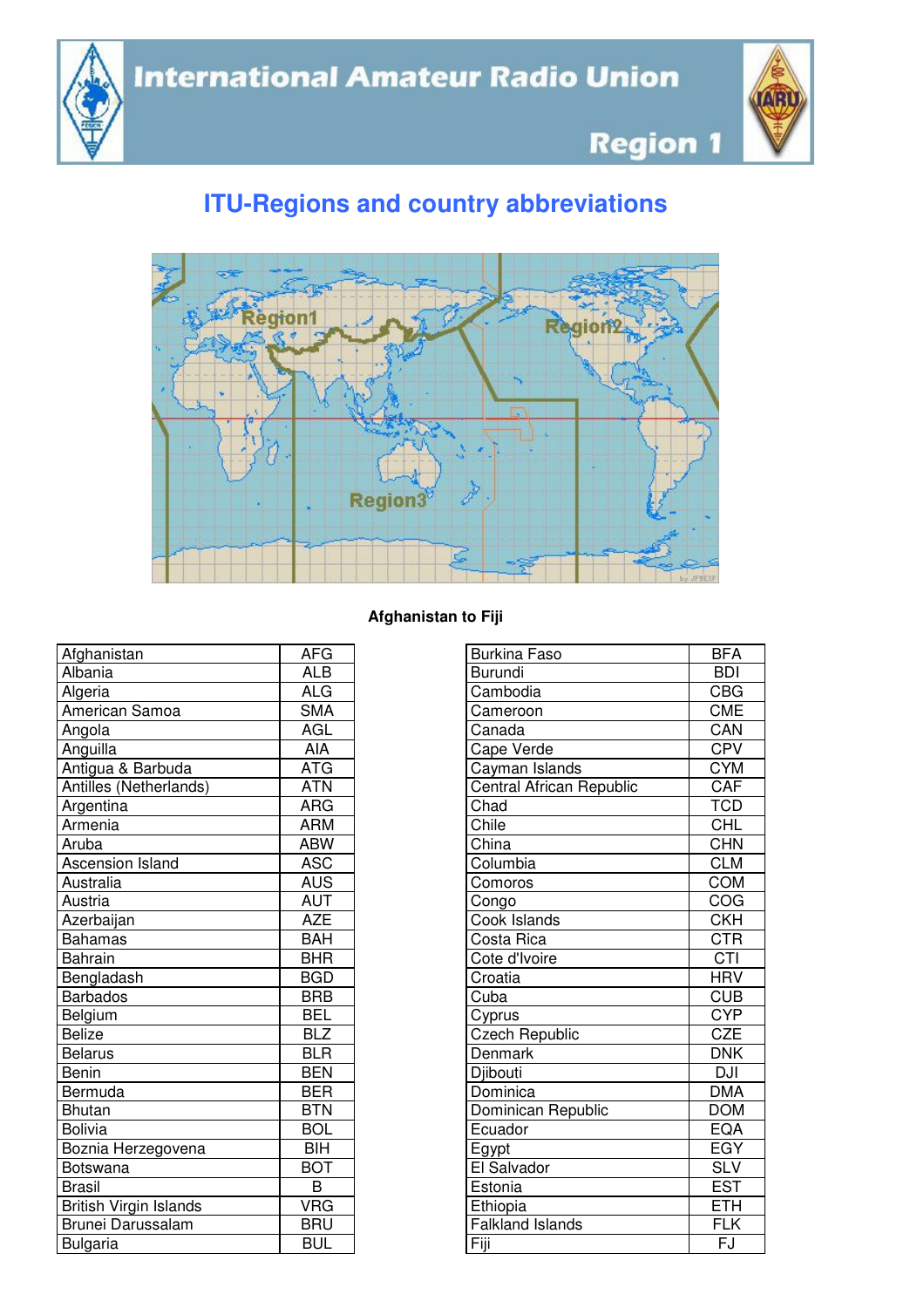## **Finland to Slovenia**

| Finland                 | <b>FNL</b>              | Maldives                    | MLD        |
|-------------------------|-------------------------|-----------------------------|------------|
| France                  | F                       | Mali                        | <b>MLI</b> |
| French Polynesia        | <b>OCE</b>              | Malta                       | <b>MLT</b> |
| Gabon                   | GAB                     | Marshal Islands             | <b>MRL</b> |
| Gambia                  | <b>GMB</b>              | Mauritania                  | <b>MTN</b> |
| Georgia                 | GEO                     | <b>Mauritius</b>            | MAU        |
| Germany                 | D                       | Mexico                      | <b>MEX</b> |
| Ghana                   | <b>GHA</b>              | Moldavia                    | <b>MDA</b> |
| Gibraltar               | <b>GIB</b>              | Monaco                      | <b>MCO</b> |
| Granada                 | GRD                     | Mongolia                    | <b>MNG</b> |
| Greece                  | <b>GRC</b>              | Montserrat                  | <b>MSR</b> |
| Guam                    | <b>GUM</b>              | Morocco                     | <b>MRC</b> |
| Guatamala               | <b>GTM</b>              | Mozambique                  | <b>MOZ</b> |
| Guinea-Bissau           | <b>GNB</b>              | Myanmar                     | <b>BRM</b> |
| Guinea Equatorial       | <b>GNE</b>              | Namibia                     | <b>NMB</b> |
| Guinea (Republic of)    | <b>GUI</b>              | Nauru                       | <b>NRU</b> |
|                         | <b>GUY</b>              | Nepal                       | <b>NPL</b> |
| Guyana<br>Haiti         | HTI                     | <b>Netherlands Antilles</b> | <b>ATN</b> |
|                         | <b>HND</b>              | Netherlands                 | <b>HOL</b> |
| Honduras                | <b>HKG</b>              |                             |            |
| Hongkong                |                         | New Caledonia               | <b>NCL</b> |
| Hungary                 | <b>HUN</b>              | New Zealand                 | <b>NZL</b> |
| Iceland                 | $\overline{ISL}$        | Nicaragua                   | <b>NCG</b> |
| India                   | <b>IND</b>              | Nigeria                     | <b>NIG</b> |
| Indonesia               | <b>INS</b>              | Niger                       | <b>NGR</b> |
| Iran                    | <b>IRN</b>              | Niue                        | <b>NIU</b> |
| Iraq                    | <b>IRQ</b>              | Norway                      | <b>NOR</b> |
| Ireland                 | <b>IRL</b>              | Oman                        | <b>OMA</b> |
| Israel                  | $\overline{\text{ISR}}$ | Pakistan                    | <b>PAK</b> |
| Italy                   |                         | Panama                      | <b>PAN</b> |
| Jamaica                 | <b>JMC</b>              | Paraguay                    | <b>PRG</b> |
| Japan                   | J                       | Peru                        | PRU        |
| Jordan                  | <b>JOR</b>              | Philippines                 | PHL        |
| Kazakhstan              | <b>KAZ</b>              | Poland                      | <b>POL</b> |
| Kirghizia               | <b>KGZ</b>              | Portugal                    | <b>POR</b> |
| Kenya                   | <b>KEN</b>              | Puerto Rico                 | <b>PTR</b> |
| Kiribata                | <b>KIR</b>              | Qatar                       | QAT        |
| Korea (Republic of)     | <b>KOR</b>              | Rumania                     | ROU        |
| Korea (Peoples Rep. of) | <b>KRE</b>              | <b>Russian Federation</b>   | <b>RUS</b> |
| Kuwait                  | <b>KWT</b>              | Rwanda                      | <b>RRW</b> |
| Laos (Peoples Rep. of)  | <b>LAO</b>              | Saint Helena                | <b>SHN</b> |
| Latvia                  | <b>LVA</b>              | Saint Kitts & Nevis         | <b>SCN</b> |
| Lebanon                 | <b>LBN</b>              | Saint Lucia                 | <b>LCA</b> |
| Lesotho                 | <b>LSO</b>              | St. Vincent/Grenadines      | <b>VCT</b> |
| Liberia                 | <b>LIB</b>              | Samoa Occidental            | <b>SMO</b> |
| Libya                   | <b>LBY</b>              | San Marino                  | <b>SMR</b> |
| Liechtenstein           | LIE.                    | Sao Tome & Principe         | <b>STP</b> |
| Lithuania               | <b>LTA</b>              | Saudi Arabia                | <b>ARS</b> |
| Luxembourg              | <b>LUX</b>              | Senegal                     | <b>SEN</b> |
| Macao                   | <b>MAC</b>              | Seychelles                  | <b>SEY</b> |
| Macedonia               | <b>MKD</b>              | Sierra Leone                | <b>SRL</b> |
| Madagascar              | <b>MDG</b>              | Singapore                   | <b>SNG</b> |
| Malawi                  | <b>MWI</b>              | Slovak Republic             | <b>SVK</b> |
| Malaysia                | <b>MLA</b>              | Slovenia                    | SVN        |
|                         |                         |                             |            |

| $\overline{\mathsf{Fin}}$ and | <b>FNL</b>      | Maldives                  | <b>MLD</b>        |
|-------------------------------|-----------------|---------------------------|-------------------|
| France                        | F               | Mali                      | <b>MLI</b>        |
| French Polynesia              | <b>OCE</b>      | Malta                     | <b>MLT</b>        |
| Gabon                         | GAB             | Marshal Islands           | <b>MRL</b>        |
| Gambia                        | <b>GMB</b>      | Mauritania                | <b>MTN</b>        |
| Georgia                       | <b>GEO</b>      | <b>Mauritius</b>          | <b>MAU</b>        |
| Germany                       | D               | Mexico                    | <b>MEX</b>        |
| Ghana                         | <b>GHA</b>      | Moldavia                  | <b>MDA</b>        |
| Gibraltar                     | <b>GIB</b>      | Monaco                    | <b>MCO</b>        |
| Granada                       | <b>GRD</b>      | Mongolia                  | <b>MNG</b>        |
| Greece                        | <b>GRC</b>      | Montserrat                | <b>MSR</b>        |
| Guam                          | <b>GUM</b>      | Morocco                   | <b>MRC</b>        |
| Guatamala                     | <b>GTM</b>      | Mozambique                | <b>MOZ</b>        |
| Guinea-Bissau                 | <b>GNB</b>      | Myanmar                   | <b>BRM</b>        |
| Guinea Equatorial             | <b>GNE</b>      | Namibia                   | <b>NMB</b>        |
| Guinea (Republic of)          | GUI             | Nauru                     | <b>NRU</b>        |
| Guyana                        | <b>GUY</b>      | Nepal                     | <b>NPL</b>        |
| Haiti                         | <b>HTI</b>      | Netherlands Antilles      | <b>ATN</b>        |
| Honduras                      | <b>HND</b>      | Netherlands               | <b>HOL</b>        |
| Hongkong                      | <b>HKG</b>      | New Caledonia             | <b>NCL</b>        |
| Hungary                       | <b>HUN</b>      | New Zealand               | <b>NZL</b>        |
| Iceland                       | <b>ISL</b>      | Nicaragua                 | <b>NCG</b>        |
| India                         | <b>IND</b>      | Nigeria                   | <b>NIG</b>        |
| Indonesia                     | <b>INS</b>      | Niger                     | <b>NGR</b>        |
| Iran                          | <b>IRN</b>      | Niue                      | <b>NIU</b>        |
|                               | <b>IRQ</b>      | Norway                    | <b>NOR</b>        |
| Iraq<br>Ireland               | <b>IRL</b>      | Oman                      | <b>OMA</b>        |
| Israel                        | <b>ISR</b>      | Pakistan                  | <b>PAK</b>        |
|                               |                 |                           | <b>PAN</b>        |
| Italy                         |                 | Panama                    |                   |
| Jamaica                       | <b>JMC</b><br>J | Paraguay<br>Peru          | <b>PRG</b><br>PRU |
| Japan                         |                 |                           | PHL               |
| Jordan                        | <b>JOR</b>      | Philippines               | <b>POL</b>        |
| Kazakhstan                    | <b>KAZ</b>      | Poland                    |                   |
| Kirghizia                     | <b>KGZ</b>      | Portugal                  | <b>POR</b>        |
| Kenya                         | <b>KEN</b>      | Puerto Rico               | <b>PTR</b>        |
| Kiribata                      | <b>KIR</b>      | Qatar                     | QAT               |
| Korea (Republic of)           | <b>KOR</b>      | Rumania                   | <b>ROU</b>        |
| Korea (Peoples Rep. of)       | <b>KRE</b>      | <b>Russian Federation</b> | <b>RUS</b>        |
| Kuwait                        | <b>KWT</b>      | Rwanda                    | <b>RRW</b>        |
| Laos (Peoples Rep. of)        | <b>LAO</b>      | Saint Helena              | <b>SHN</b>        |
| Latvia                        | <b>LVA</b>      | Saint Kitts & Nevis       | <b>SCN</b>        |
| Lebanon                       | LBN             | Saint Lucia               | <b>LCA</b>        |
| Lesotho                       | <b>LSO</b>      | St. Vincent/Grenadines    | <b>VCT</b>        |
| Liberia                       | LIB             | Samoa Occidental          | <b>SMO</b>        |
| Libya                         | <b>LBY</b>      | San Marino                | <b>SMR</b>        |
| Liechtenstein                 | LIE             | Sao Tome & Principe       | <b>STP</b>        |
| Lithuania                     | <b>LTA</b>      | Saudi Arabia              | <b>ARS</b>        |
| Luxembourg                    | <b>LUX</b>      | Senegal                   | <b>SEN</b>        |
| Macao                         | <b>MAC</b>      | Seychelles                | <b>SEY</b>        |
| Macedonia                     | <b>MKD</b>      | Sierra Leone              | SRL               |
| Madagascar                    | <b>MDG</b>      | Singapore                 | <b>SNG</b>        |
| Malawi                        | <b>MWI</b>      | Slovak Republic           | <b>SVK</b>        |
| Malaysia                      | <b>MLA</b>      | Slovenia                  | <b>SVN</b>        |